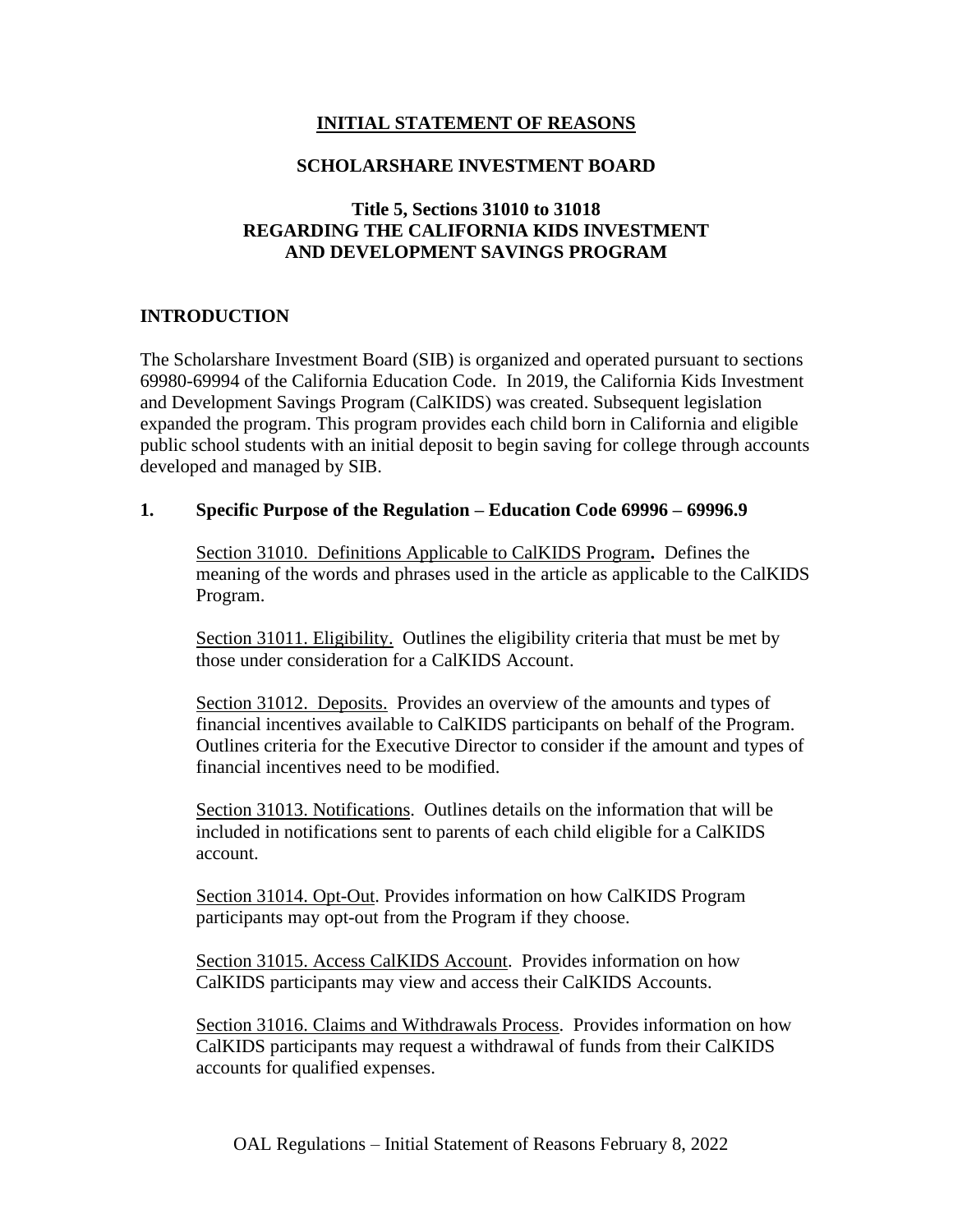Section 31017. Forfeiture. Provides information on the forfeiture of CalKIDS account funds.

Section 31018. Appeals. Provides information on appeals process for CalKIDS Beneficiaries requesting to withdraw CalKIDS account funds past the CalKIDS beneficiaries'  $26<sup>th</sup>$  birthday deadline outlined in statute.

## **2. Rationale for Necessity.**

Sections 31010 - 31018. The legislature adopted the Golden State ScholarShare Trust Act in 1999 because it had determined it was in the interest of the State to assist its residents with saving for future higher education expenses. In 2019, the Legislature determined that it was in the interest of the State to provide each newborn with an account seeded with money to begin saving for higher education through the ScholarShare Trust. As such, the Legislature created the California Kids Investment and Development Savings Program (CalKIDS or Program). In 2021, the Legislature determined that it was in the interest of the State to provide eligible public school students money to begin saving for higher education through the Program. After reviewing statutory guidance for the Board, Beneficiaries, and Participants, SIB believes the proposed regulations are necessary to facilitate Program access, engagement, and use by participants.

## **3. Studies, Reports, or Documents Relied Upon**

SIB relied on the policy memo cited below from the Washington University in St. Louis Center for Social Development to determine a financial incentive structure for newborns as proposed in the regulations.

[Clancy, M. M.,](https://csd.wustl.edu/people/margaret-m-clancy/) [Sherraden, M.,](https://csd.wustl.edu/people/michael-sherraden/) & [Beverly, S. G.](https://csd.wustl.edu/people/sondra-beverly/) (2019, December). *Essential policy design elements for statewide Child Development Accounts* (CSD Fact Sheet No. 19-47). St. Louis MO: Washington University, Center for Social Development.<https://doi.org/10.7936/1rvq-dy43>

## **4. Reasonable alternatives to the regulations and the agency reasons for rejecting those alternatives.**

No other alternatives to the proposed regulations implementing the program were presented to or considered by SIB. These regulations are necessary to administer the CalKIDS program.

Consideration of different incentive amounts and a modified timeframe to apply incentives were rejected due to budgetary constraints.